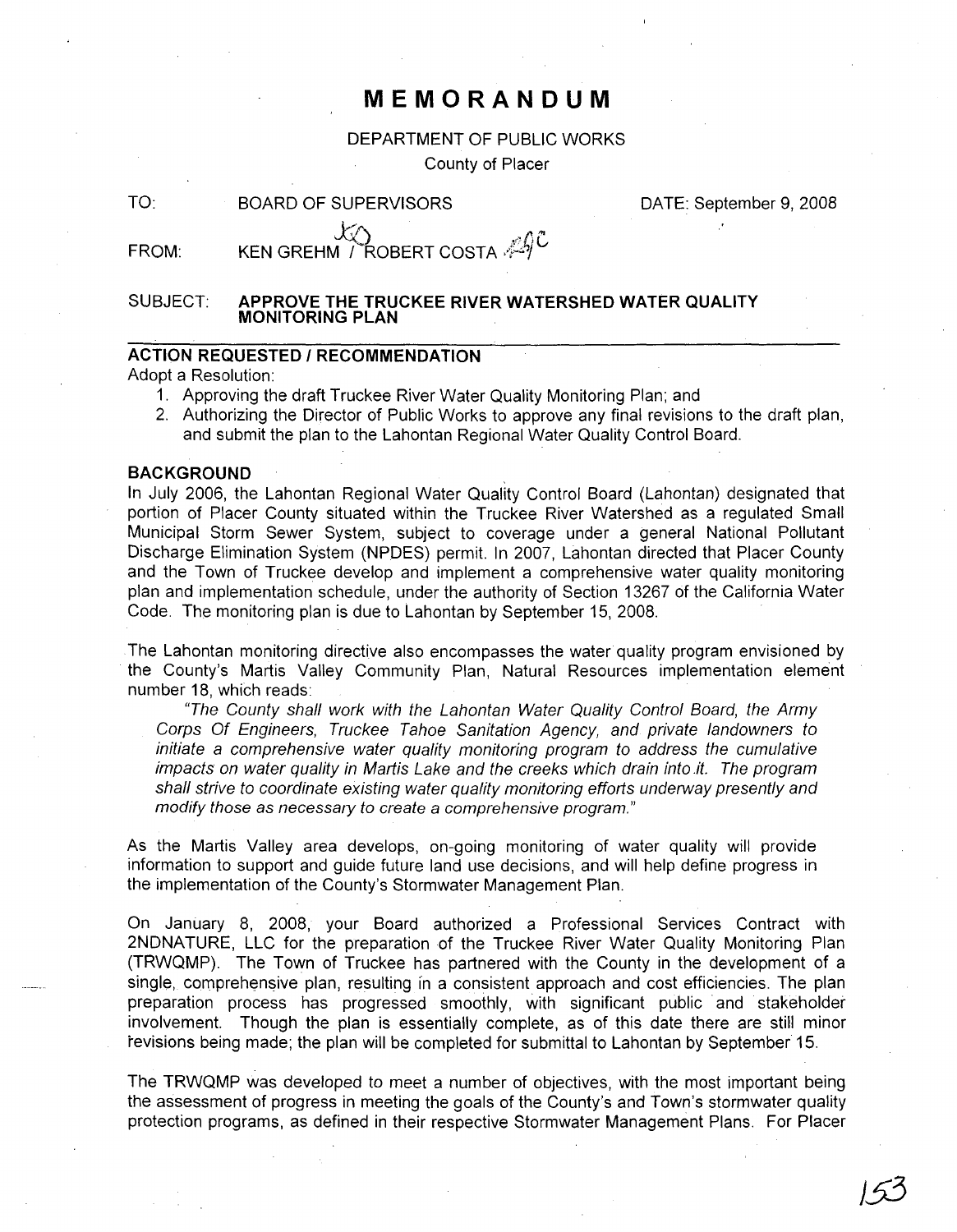County, a second important objective is the monitoring of water quality within the Martis Valley Community Plan area to insure that new development impacts are avoided or mitigated over time. A third objective is to demonstrate compliance with Sediment Total Maximum Daily Load (TMDL) requirements established by Lahontan for the Truckee River and Squaw Creek.

The TRWQMP provides for a variety of monitoring types and locations intended to meet these objectives in the most cost-effective and efficient manner. Implementation of monitoring efforts is presented in a phased approach, with the first phase being a base level of effort that will meet most of the plan objectives, relies on existing monitoring efforts by others, and emphasizes monitoring in Martis Valley where some funding is available through an existing County Service Area (CSA). The second phase is a more-fully developed comprehensive monitoring effort designed to better satisfy the monitoring objectives. A third phase is defined as the on-going adaptive management of monitoring efforts to respond to changing conditions and informational needs over time. Monitoring implementation will be based upon availability of funding; this may result in partial or full implementation of described phases.

Placer County has been involved in the implementation of Stormwater Management Plans throughout much of the unincorporated areas of the County since 2003. These plans incorporate educational and outreach elements, public involvement, construction site controls, illicit discharge prevention, new development best management practices, and municipal operations improvements. The effectiveness of these actions and activities on protecting water quality is difficult to assess, as the goal is to influence and improve behaviors that impact water quality. Monitoring of water'quality in a comprehensive way, over an extended timeframe, is the best way to determine if such actions are being effective.

In addition to the management plan efforts, Placer County continues to implement projects designed to reduce water quality impacts throughout the region, especially within the Lake Tahoe watershed. Currently, DPW has nearly 20 active water quality enhancement projects in process, representing a commitment of approximately \$35 million. A recent \$500,000 grant' award from the Sierra Nevada Conservancy will fund a slope stabilization and roadway shoulder rehabilitation project on Donner Summit, along Old Highway 40, for improvement of local water quality conditions outside of the Tahoe Basin.

#### **ENVIRONMENTAL**

Approval of the TRWQMP and its subsequent implementation are categorically exempt from the California Environmental Quality Act (CEQA) in accordance with Placer County Code Section 18.36.080 Class 6, Information Collection (CEQA Guidelines Section 15306).

#### **FISCAL IMPACT**

Full implementation of the TRWQMP Phase 1 within Placer County is estimated to cost \$389,000 annually, with first-year costs of up to \$621,000. Phase 2 would increase annual costs by an additional \$99,000. However, if overlapping current monitoring efforts being conducted by others continue, at their expense, annual costs to the County could be as low as \$136,000. Public Works intends to implement a portion of Phase 1, as funding becomes available. The first areas to begin monitoring will be the Martis Valley watershed and Squaw Creek.

Funding is available through Martis Valley Water Quality Monitoring County Service Area Zones of Benefit for monitoring in the Martis Creek watershed portion of the plan. This CSA currently provides approximately \$350,000 annually, and these funds are currently budgeted in DPW's FY2008/2009 bUdget. Grant funding is currently being sought to fund other portions of the Phase 1 monitoring. Should grant funds be secured, the current budget will be amended to include this funding. A copy of the Draft Monitoring Plan

is on file w/Clerk of the Board for viewing

T:dpw/npdes/bcosta/lruckeeriverwatershed.doc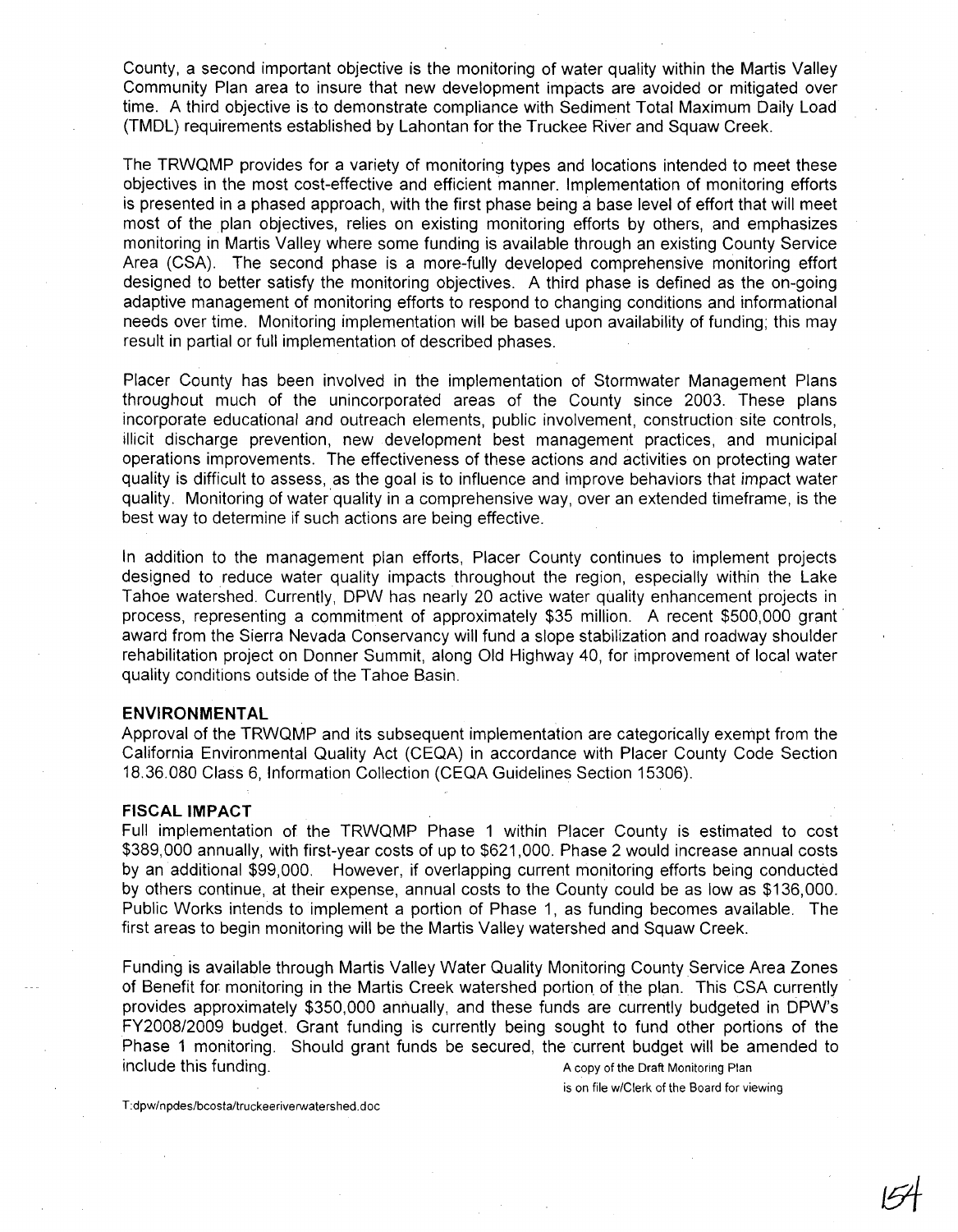# **Before the Board of Supervisors County of Placer, State of California**

In the matter of: A RESOLUTION APPROVING Resol. No: THE TRUCKEE RIVER WATER QUALITY MONITORING PLAN AND AUTHORIZING THE DIRECTOR OF PUBLIC WORKS TO ACT OF BEHALF OF THE COUNTY IN ALL MATTERS 'WITH THE STATE RELATING TO THE First Reading: . SUBMITTAL AND IMPLEMENTATION OF THE PLAN.

| Ord. No: |  |  |
|----------|--|--|
|          |  |  |

The following RESOLUTION was duly passed by the Board of Supervisors

of the County of Placer at a regular meeting held **with the County of Placer at a regular meeting held** 

by the following vote on roll call:

Ayes:

Noes:

Absent:

Signed and approved by me after its passage.

Attest: Clerk of said Board Chairman, Board of Supervisors

WHEREAS, the County of Placer is a permittee under the National Pollutant Discharge Elimination System (NPDES) Municipal Phase II Stormwater Quality Program within the Truckee River Watershed; and

WHEREAS, the Lahontan Regional Water Quality Control Board, pursuant to Section 13267 of the California Water Code has required the preparation and submittal of a water quality monitoring plan within this NPDES permit area; and

WHEREAS, the County of Placer's 2003 Martis Valley Community Plan includes an implementation measure providing for development and implementation of a comprehensive water quality monitoring plan within said Community Plan boundaries; and